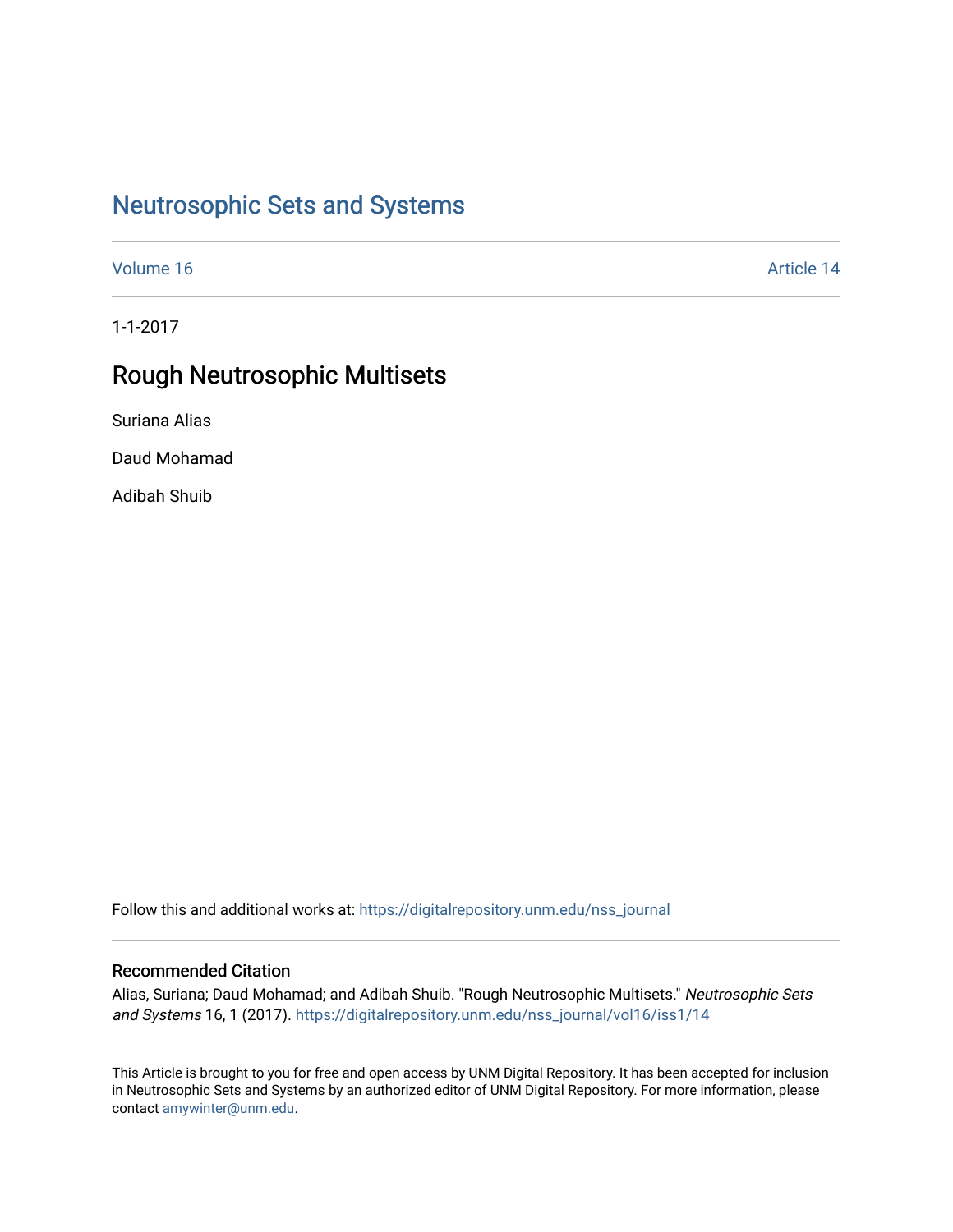

University of New Mexico



**Suriana Alias<sup>1</sup> , Daud Mohamad<sup>2</sup> , Adibah Shuib<sup>3</sup>**

<sup>1</sup> Faculty of Computer and Mathematical Sciences, Universiti Teknologi Mara (UiTM) Kelantan, Campus Machang, Kelantan, 18500, Malaysia. Email: suria588@kelantan.uitm.edu.my

<sup>2</sup> Faculty of Computer and Mathematical Sciences, Universiti Teknologi Mara (UiTM) Shah Alam, Shah Alam, 40450, Malaysia. E-mail: daud@tmsk.uitm.edu.my

<sup>3</sup> Faculty of Computer and Mathematical Sciences, Universiti Teknologi Mara (UiTM) Shah Alam, Shah Alam, 40450, Malaysia. E-mail: adibah@tmsk.uitm.edu.my

**Abstract**. Many past studies largely described the concept of neutrosophic sets, neutrosophic multisets, rough sets, and rough neutrosophic sets in many areas. However, no paper has discussed about rough neutrosophic multisets. In this paper, we present some definition of rough neutrosophic multisets such as complement, union and intersection. We also have examined some desired properties of rough neutrosophic multisets based on these definitions. We use the hybrid structure of rough set and neutrosophic multisets since these theories are powerful tool for managing uncertainty, indeterminate, incomplete and imprecise information.

**Keywords:** Neutrosophic set, neutrosophic multiset, rough set, rough neutrosophic set, rough neutrosophic multisets

#### **1 Introduction**

In our real-life problems, there are situations with uncertain data that may be not be successfully modelled by the classical mathematics. For example, the opinion about "beauty", which is can be describe by more beauty, beauty, beauty than, or less beauty. Therefore, there are some mathematical tools for dealing with uncertainties such as fuzzy set theory introduced by Zadeh [1], intuitionistic fuzzy set theory introduced by Attanasov [2], rough set theory introduced by Pawlak [3], and soft set theory initiated by Molodtsov [4]. Rough set theory introduced by Pawlak in 1981/1982, deals with the approximation of sets that are difficult to describe with the available information. It is expressed by a boundary region of set and also approach to vagueness. After Pawlak's work several researcher were studied on rough set theory with applications [5], [6].

However, these concepts cannot deal with indeterminacy and inconsistent information. In 1995, Smarandache [7] developed a new concept called neutrosophic set (NS) which generalizes probability set, fuzzy set and intuitionistic fuzzy set. There are three degrees of membership described by NS which is membership degree, indeterminacy degree and non-membership degree. This theory and their hybrid structures has proven useful in many different field [8], [9], [10], [11],[12], [13],[14].

Broumi et al. [15] proposed a hybrid structure called neutrosophic rough set which is combination of neutrosophic set [7] and rough set [3] and studied their properties. Later, Broumi et al. [16] introduced interval neutrosophic

rough set that combines interval- valued neutrosophic sets and rough sets. It studies roughness in interval- valued neutrosophic sets and some of its properties. After the introduction of rough neutrosophic set theory, many interesting application have been studied such as in medical organisation [17], [18], [19].

But until now, there have been no study on rough neutrosophic multisets (RNM). Therefore, the objective of this paper is to study the concept of RNM which is combination of rough set [3] and neutrosophic multisets [20] as a generalization of rough neutrosophic sets [15].

This paper is arranged in following manner. In section 2, some mathematical preliminary concepts were recall for more understanding about RNM. In section 3, the concepts of RNM and some of their properties are presented with examples. Finally, we conclude the paper.

#### **2 Mathematical Preliminaries**

In this section, we mainly recall some notions related to neutrosophic sets [7], [21], [22], neutrosophic multisets [23], [24], [20], [25], rough set [3], and rough neutrosophic set [15], [17], that relevant to the present work and for further details and background.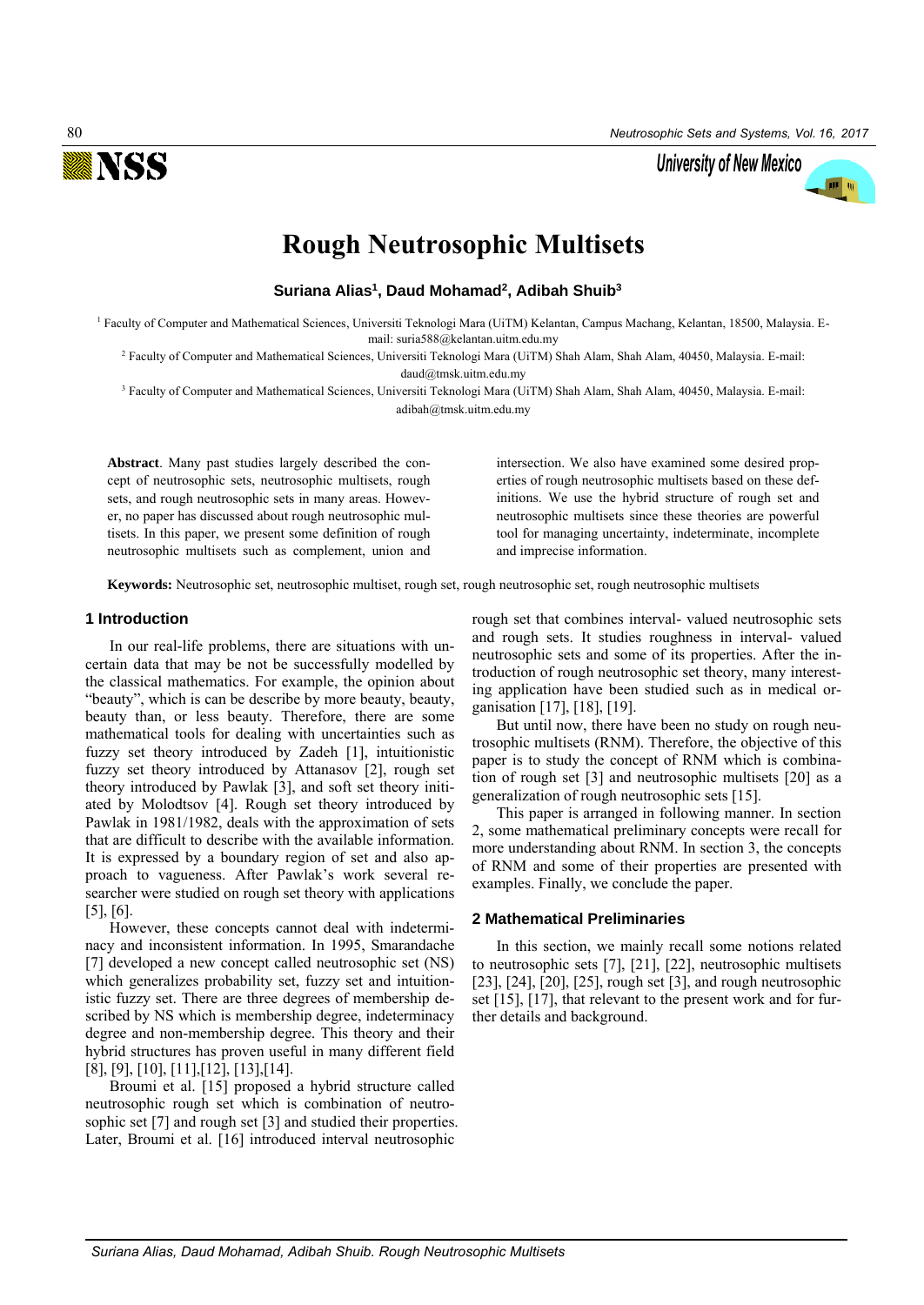**Definition 2.1 (Neutrosophic Set)** [7] Let *X* be an universe of discourse, with a generic element in *X* denoted by *x*, the neutrosophic (NS) set is an object having the form

$$
A = \{ \langle x, (T_A(x), I_A(x), F_A(x)) \rangle \mid x \in X \}
$$

where the functions *T*, *I*,  $F: X \rightarrow ]0, 1^{\dagger}$  define respectively the degree of membership (or Truth), the degree of indeterminacy, and the degree of non-membership (or Falsehood) of the element  $x \in X$  to the set *A* with the condition

$$
-0 \le T_A(x) + I_A(x) + F_A(x) \le 3^+
$$

From a philosophical point of view, the neutrosophic set takes the value from real standard or non-standard subsets of ]<sup>−</sup>0, 1<sup>+</sup>[. So, instead of ]<sup>−</sup>0, 1<sup>+</sup>[ we need to take the interval [0, 1] for technical applications, because ]<sup>-</sup>0, 1<sup>+</sup>[ will be difficult to apply in the real applications such as in scientific and engineering problems. Therefore, we have

$$
A = \{ \langle x, (T_A(x), I_A(x), F_A(x)) \rangle \mid x \in X, T_A(x), I_A(x), F_A(x) \in [0, 1] \}.
$$

There is no restriction on the sum of  $T_A(x)$ ;  $I_A(x)$  and  $F_A(x)$ , so

$$
0 \leq T_A(x) + I_A(x) + F_A(x) \leq 3
$$

For two NS,

$$
A = \{(x, (T_A(x), I_A(x), F_A(x))) | x \in X\}
$$
 and

$$
B = \{ \langle x, (T_B(x), I_B(x), F_B(x)) \rangle \mid x \in X \}
$$

the relations are defined as follows:

- (i) *A* ⊆ *B* if and only if  $T_A(x) \leq T_B(x)$ ,  $I_A(x) \geq I_B(x)$ ,  $F_A(x) \geq F_B(x)$ ,
- (ii)  $A = B$  if and only if  $T_A(x) = T_B(x)$ ,  $I_A(x) = I_B(x)$ ,  $F_A(x) = F_B(x)$ ,
- (iii) *A*  $\cap$  *B* = { $\{x, \min(T_A(x), T_B(x)), \max(T_A(x), I_B(x)),$  $\max(F_A(x), F_B(x)) \mid x \in X$ ,
- (iv) *A*  $\cup$  *B* = { $\{(x, \max(T_A(x), T_B(x)), \min(T_A(x), I_B(x)),$  $\min(F_A(x), F_B(x)) \mid x \in X$ ,
- $(v) A<sup>c</sup> = \{ (x, F<sub>A</sub>(x), 1 I<sub>A</sub>(x), T<sub>A</sub>(x)) | x \in X \}$ (vi)  $0_n = (0, 1, 1)$  and  $1_n = (1, 0, 0)$ .

As an illustration, let us consider the following example.

**Example 2.2.** Assume that the universe of discourse *U* =  ${x_1, x_2, x_3}$ , where  $x_1$  characterizes the capability,  $x_2$  characterizes the trustworthiness and  $x_3$  indicates the prices of the objects. It may be further assumed that the values of  $x_1$ ,  $x_2$ , and  $x_3$  are in [0, 1] and they are obtained from some questionnaires of some experts. The experts may impose their opinion in three components which is the degree of goodness, the degree of indeterminacy and that of poorness

to explain the characteristics of the objects. Suppose *A* is a neutrosophic set (NS) of *U*, such that,

$$
A = \{ \langle x_1, (0.3, 0.4, 0.5) \rangle, \langle x_2, (0.5, 0.1, 0.4) \rangle, \\ \langle x_3, (0.4, 0.3, 0.5) \rangle \},
$$

where the degree of goodness of prices is 0.4, degree of indeterminacy of prices is 0.3 and degree of poorness of prices is 0.5 etc.

The following definitions are refer to [25].

**Definition 2.3 (Neutrosophic Multisets)** Let *E* be a universe. A neutrosophic multiset (NMS) *A* on *E* can be defined as follows:

$$
A = \{ \langle x, (T_A^1(x), T_A^2(x), \dots, T_A^p(x)), (I_A^1(x), I_A^2(x), \dots, I_A^p(x)), \\ (F_A^1(x), F_A^2(x), \dots, F_A^p(x)) \rangle : x \in E \}
$$

where, the truth membership sequence  $(T_A^1(x), T_A^2(x), \ldots, T_A^p(x))$ , the indeterminacy membership sequence  $(I_A^1(x), I_A^2(x),...,I_A^p(x))$  and the falsity membership sequence  $(F_A^1(x), F_A^2(x),...,F_A^p(x))$  may be in decreasing or increasing order, and the sum of  $T_A^i(x)$ ,  $T_A^i(x)$ ,  $F_A^i(x) \in [0,1]$  satisfies the condition  $0 \le T_A^i(x) + I_A^i(x) + F_A^i(x) \le 3$  for any  $x \in E$  and  $i = 1, 2, ..., p$ . Also, *p* is called the dimension (cardinality) of NMS *A*.

For convenience, a NMS *A* can be denoted by the simplified form:

$$
A = \{ \langle x, (T_A^i(x), I_A^i(x), F_A^i(x)) | x \in E, i = 1, 2, ..., p \}
$$

**Definition 2.4** Let  $A, B \in NMS(E)$ . Then,

- (i) *A* is said to be NM subset of *B* is denoted by  $A \succeq B$ if  $T_A^i(x) \le T_B^i(x)$ ,  $I_A^i(x) \ge I_B^i(x)$ ,  $F_A^i(x) \ge F_B^i(x), \quad \forall x \in E$
- (ii)  $\overline{A}$  is said to be neutrosophic equal of  $\overline{B}$  is denoted  $by A = B$  if

$$
T_A^i(x) = T_B^i(x), \quad I_A^i(x) = I_B^i(x),
$$
  

$$
F_A^i(x) = F_B^i(x), \quad \forall x \in E.
$$

(iii) The complement of *A* denoted by  $A^{\tilde{C}}$  is defined by

$$
A^{\widetilde{C}} = \left\{ \langle x, (F_A^1(x), F_A^2(x), ..., F_A^p(x)), (1 - I_A^1(x), 1 - I_A^2(x), ... 1 - I_A^p(x)), (T_A^1(x), T_A^2(x), ..., T_A^p(x)) \rangle : x \in E \right\}
$$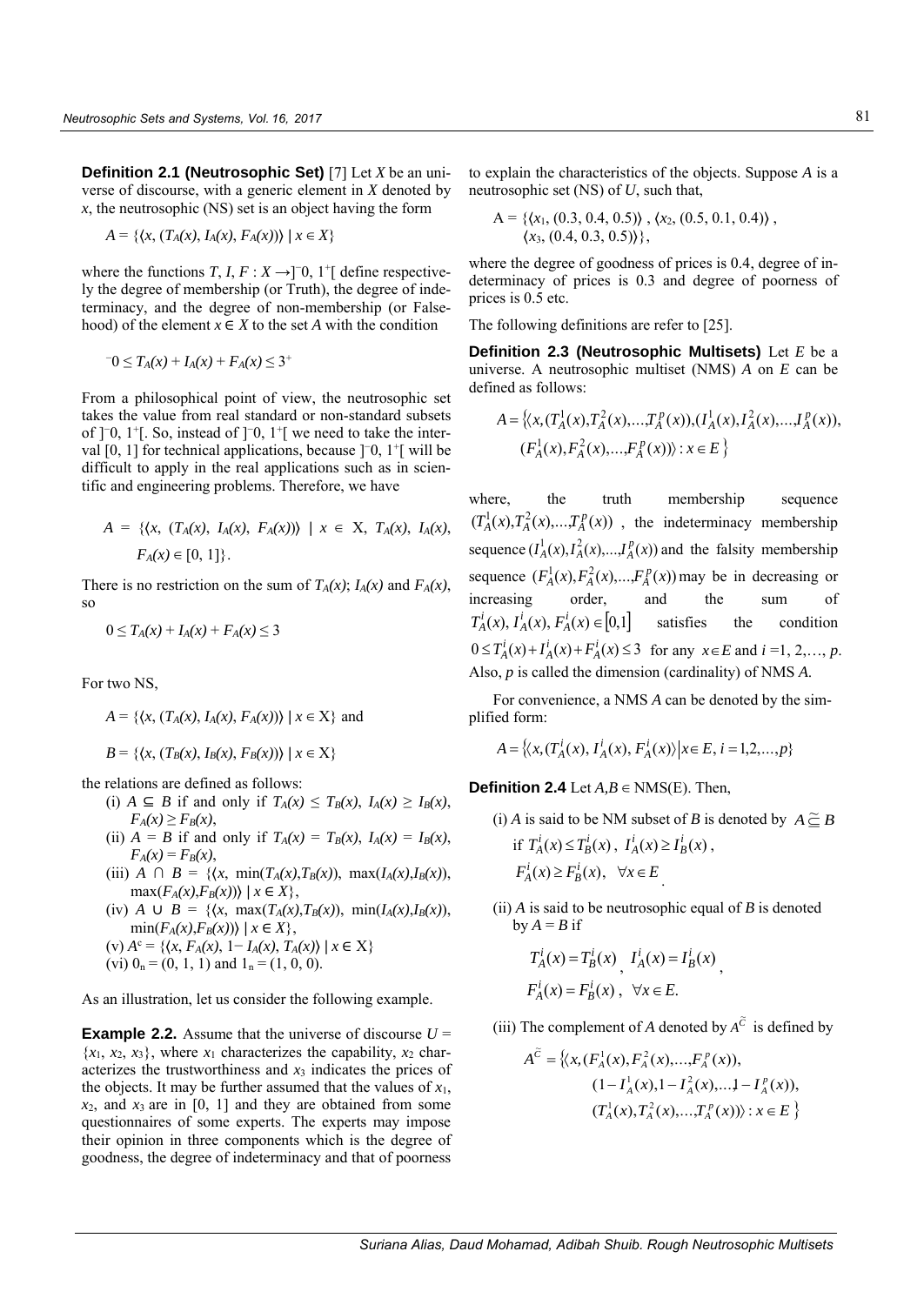- (iv) If  $T_A^i(x) = 0$  and  $I_A^i(x) = F_A^i(x) = 1$  for all  $x \in E_A^i$ and  $i = 1, 2, ..., p$ , then A is called null ns-set and denoted by  $\widetilde{\Phi}$ .
- (iv) If  $T_A^i(x) = 1$  and  $I_A^i(x) = F_A^i(x) = 0$  for all  $x \in E_A^i$ and  $i = 1, 2, ..., p$ , then A is called universal nsset and denoted by  $\widetilde{E}$ .

## **Definition 2.5** Let  $A, B \in NMS(E)$ . Then,

(i) The union of *A* and *B* is denoted by  $\widehat{A \cup B} = C$  is defined by

$$
C = \{ \langle x, (T_c^1(x), T_c^2(x), \dots, T_c^p(x)),
$$
  

$$
(I_c^1(x), I_c^2(x), \dots, I_c^p(x)),
$$
  

$$
(F_c^1(x), F_c^2(x), \dots, F_c^p(x)) \rangle : x \in E \}
$$

where

$$
T_C^i(x) = T_A^i(x) \vee T_B^i(x), \quad I_C^i(x) = I_A^i(x) \wedge I_B^i(x),
$$
  
\n
$$
F_C^i(x) = F_A^i(x) \wedge F_B^i(x),
$$

for  $\forall x \in E$  and  $i = 1, 2, \dots, p$ .

(ii) The intersection of *A* and *B* is denoted by

$$
A \bigcap B = D \text{ and is defined by}
$$
  
\n
$$
D = \{ (x, (T_D^1(x), T_D^2(x), \dots, T_D^p(x)),
$$
  
\n
$$
(I_D^1(x), I_D^2(x), \dots, I_D^p(x)),
$$
  
\n
$$
(F_D^1(x), F_D^2(x), \dots, F_D^p(x)) \mid x \in E \}
$$

where

$$
T_D^i(x) = T_A^i(x) \wedge T_B^i(x), \quad I_D^i(x) = I_A^i(x) \vee I_B^i(x),
$$
  
\n
$$
F_D^i(x) = F_A^i(x) \vee F_B^i(x),
$$

for  $\forall x \in E$  and  $i = 1, 2, ..., p$ .

(iii) The addition of *A* and *B* is denoted by  $A \tilde{+} B = G$ and is defined by

$$
G = \{ \langle x, (T_G^1(x), T_G^2(x), \dots, T_G^p(x)),
$$
  

$$
(I_G^1(x), I_G^2(x), \dots, I_G^p(x)),
$$
  

$$
(F_G^1(x), F_G^2(x), \dots, F_G^p(x)) \rangle \mid x \in E \}
$$

where

$$
T_G^i(x) = T_A^i(x) + T_B^i(x) - T_A^i(x) \cdot T_B^i(x),
$$
  
\n
$$
I_G^i(x) = I_A^i(x) \cdot I_B^i(x),
$$
  
\n
$$
F_G^i(x) = F_A^i(x) \cdot F_B^i(x),
$$
  
\nfor  $\forall x \in E$  and  $i = 1, 2, ..., p$ .

(iv) The multiplication of *A* and *B* is denoted by  $A \widetilde{\times} B = H$  and is defined by

$$
H = \left\{ \langle x, (T_H^1(x), T_H^2(x), \dots, T_H^p(x)), (I_H^1(x), I_H^2(x), \dots, I_H^p(x)), (F_H^1(x), F_H^2(x), \dots, F_H^p(x)) \rangle \mid x \in E \right\}
$$

where

$$
T_H^i(x) = T_A^i(x) \cdot T_B^i(x),
$$
  
\n
$$
I_H^i(x) = I_A^i(x) + I_B^i(x) - I_A^i(x) \cdot I_B^i(x),
$$
  
\n
$$
F_H^i(x) = F_A^i(x) + F_B^i(x) - F_A^i(x) \cdot F_B^i(x),
$$
  
\nfor  $\forall x \in E$  and  $i = 1, 2, ..., p$ .

Here  $\wedge, \vee, +, \cdot, -$  denotes minimum, maximum, addition, multiplication, subtraction of real numbers respectively.

**Definition 2.6 (Rough Set)** [3] Let *R* be an equivalence relation on the universal set  $U$ . Then, the pair  $(U, R)$  is called a Pawlak's approximation space. An equivalence class of *R* containing *x* will be denotes by  $[x]_R$ . Now, for *X* ⊆ *U,* the upper and lower approximation of *X* with the respect to  $(U, R)$  are denoted by, respectively  $A_1(x)$  and  $A_2(x)$ and defined by

$$
A_1(x) = \{x : [x]_R \subseteq X\}
$$
 and  $A_2(x) = \{x : [x]_R \cap X \neq \emptyset\}$ 

Now, if  $A_1(x) = A_2(x)$ , then *X* is called definable; otherwise, the pair  $A(X) = (A_1(x), A_2(x))$  is called the rough set of X in *U.*

**Example 2.7** [5] Let  $A = (U, R)$  be an approximate space where *U* = {0, 1, 2, 3, 4, 5, 6, 7, 8, 9, 10} and the relation *R* on *U* be definable *aRb* iff  $a ≡ b \pmod{5}$  for all *a*, *b* ∈ *U*. Let us consider a subset  $X = \{1, 2, 6, 7, 8, 9\}$  of *U*. Then, the rough set of *X* is  $A(x) = (A(x), A(x))$  where  $A(x) = \{1,$ 2, 6, 7} and  $A(x) = \{1, 2, 3, 4, 6, 7, 8, 9\}$ . Here, the equivalence classes are

$$
[0]_R = [5]_R = [10]_R = \{0, 5, 10\}
$$

$$
[1]_R = [6]_R = \{1, 6\}
$$

$$
[2]_R = [7]_R = \{2, 7\}
$$

$$
[3]_R = [8]_R = \{3, 8\}
$$

$$
[4]_R = [9]_R = \{4, 9\}
$$

Thus,  $\underline{A}(x) = \{x \in U: [x]_R \subseteq X\} = \{1, 2, 6, 7\}$  and

$$
A(x) = \{x : [x]_R \cap X \neq \emptyset\} = \{1, 2, 3, 4, 6, 7, 8, 9\}.
$$

The following definitions are refer to [15].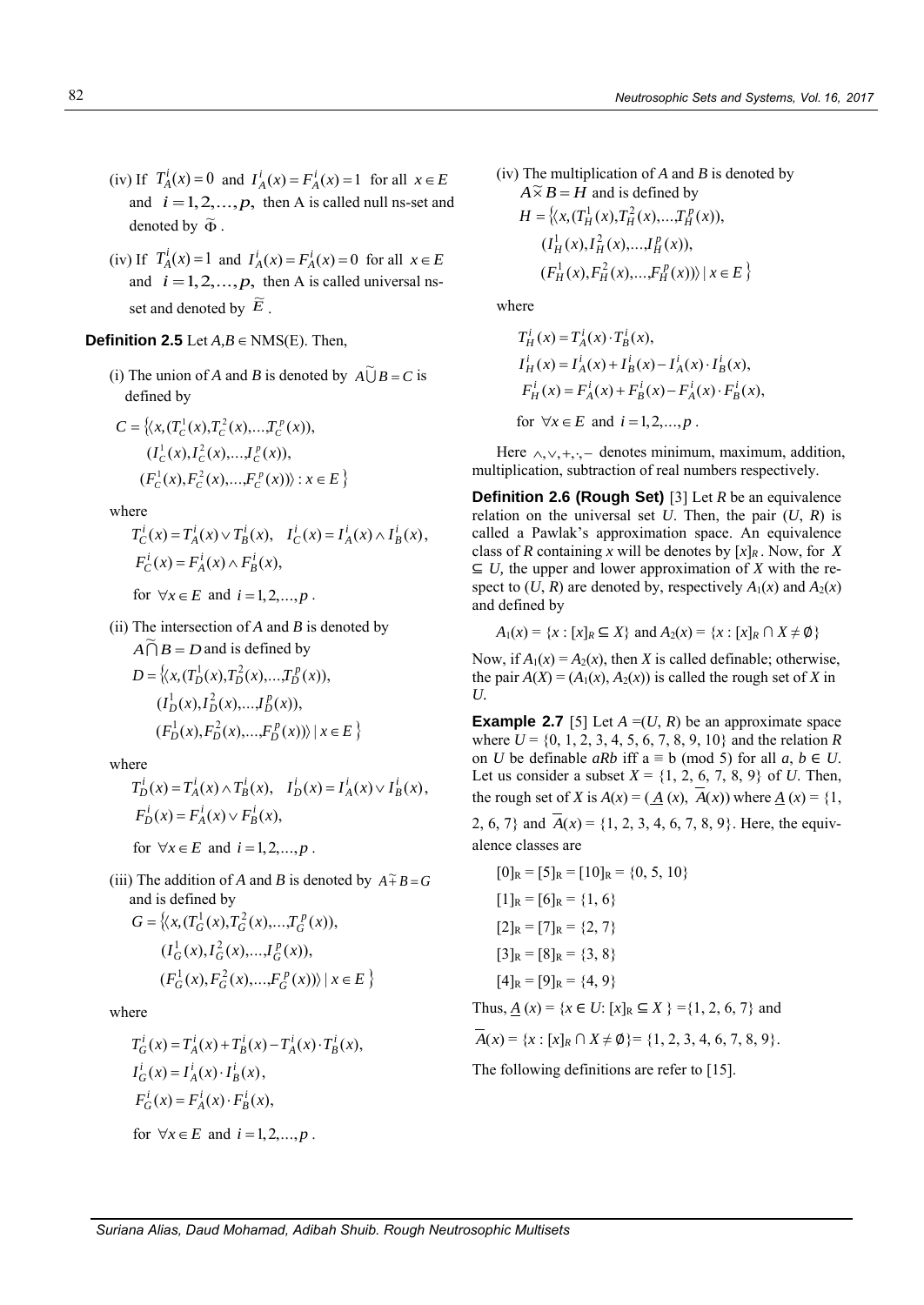**Definition 2.8** Let  $A = (A_1, A_2)$  and  $B = (B_1, B_2)$  be two rough sets in the approximation space  $S = (U, R)$ . Then,

(i) 
$$
A \cup B = (A_1 \cup B_1, A_2 \cup B_2),
$$
  
\n(ii)  $A \cap B = (A_1 \cap B_1, A_2 \cap B_2),$   
\n(iii)  $A \subseteq B$  if  $A \cap B = A,$   
\n(iv)  $\sim A = \{U - A_2, U - A_1\}.$ 

**Definition 2.9 (Rough Neutrosophic Set)** Let *U* be a non-null set and *R* be an equivalence relation on *U*. Let *A* be neutrosophic set in *U* with the membership function *TA*, indeterminacy function *I<sup>A</sup>* and non-membership function *FA*. The lower and the upper approximations of *A* in the approximation  $(U, R)$  denoted by  $N(A)$  and  $N(A)$  are respectively defined as follows:

$$
\underline{N}(A) = \{ \langle x, (T_A(x), I_A(x), F_A(x)) \rangle \mid y \in [x]_R, x \in U \},
$$
  

$$
\overline{N}(A) = \{ \langle x, (T_A(x), I_A(x), F_A(x)) \rangle \mid y \in [x]_R, x \in U \}
$$

where

$$
T_{\underline{N}(A)}(x) = \bigcap_{y \in [x]_R} T_A(y), \quad I_{\underline{N}(A)}(x) = \bigvee_{y \in [x]_R} I_A(y),
$$
  
\n
$$
F_{\underline{N}(A)}(x) = \bigvee_{y \in [x]_R} F_A(y)
$$
  
\n
$$
T_{\overline{N}(A)}(x) = \bigvee_{y \in [x]_R} T_A(y), \quad I_{\overline{N}(A)}(x) = \bigwedge_{y \in [x]_R} I_A(y),
$$
  
\n
$$
F_{\overline{N}(A)}(x) = \bigwedge_{y \in [x]_R} F_A(y)
$$

So,

$$
0 \le T_{\underline{N}(A)}(x) + I_{\underline{N}(A)}(x) + F_{\underline{N}(A)}(x) \le 3, \text{ and}
$$
  

$$
0 \le T_{\overline{N}(A)}(x) + I_{\overline{N}(A)}(x) + F_{\overline{N}(A)}(x) \le 3
$$

Here  $\wedge$  and  $\vee$  denote "min" and "max" operators respectively.  $T_A(y)$ ,  $I_A(y)$  and  $F_A(y)$  are the membership, indeterminacy and non-membership degrees of *y* with respect to  $A \cdot N(A)$  and  $\overline{N}(A)$  are two neutrosophic sets in *U*.

Thus, NS mappings  $\underline{N}$ ,  $\overline{N}$ :  $N(U) \rightarrow N(U)$  are, respectively, referred to as the upper and lower rough NS approximation operators, and the pair is  $(\underline{N}(A), N(A))$  called the rough neutrosophic set in (*U*, *R*).

Based on the above definition, it is observed that  $N(A)$ and  $\overline{N}(A)$  have a constant membership on the equivalence classes of *U*, if  $\underline{N}(A) = \overline{N}(A)$ ; i.e.,

$$
T_{\underline{N}(A)}(x) = T_{\overline{N}(A)}(x), \quad I_{\underline{N}(A)}(x) = I_{\overline{N}(A)}(x),
$$
  

$$
F_{\underline{N}(A)}(x) = I_{\overline{N}(A)}(x)
$$

For any  $x \in U$ , A is called a definable neutrosophic set in the approximation (*U*, *R*). Obviously, zero neutrosophic set  $(0_N)$  and unit neutrosophic sets  $(1_N)$  are definable neutrosophic sets. Let consider the example in the following.

**Example 2.10** Let  $U = \{ p_1, p_2, p_3, p_4, p_5, p_6, p_7, p_8 \}$ be the universe of discourse. Let *R* be an equivalence relation its partition of *U* is given by

$$
U/R = \{ \{p_1, p_4\}, \{p_2, p_3, p_6\}, \{p_5\}, \{p_7, p_8\} \}.
$$

Let *N*(*A*) = { (*p1*, (0.3, 0.4, 0.5), (*p4*, (0.4, 0.6, 0.5)), (*p5*, (0.5, 0.7, 0.3)), (*p7*, (0.2, 0.4, 0.6)) } be a neutrosophic set of *U*. By definition 2.6 and 2.9, we obtain:

$$
\underline{N}(A) = \{ (p_1, (0.3, 0.6, 0.5)), (p_4, (0.3, 0.6, 0.5)), (p_5, (0.5, 0.7, 0.3)) \}
$$
 and

$$
N(A) = \{ (p_1, (0.3, 0.4, 0.5)), (p_4, (0.3, 0.4, 0.5)), (p_5, (0.5, 0.7, 0.3)), (p_7, (0.2, 0.4, 0.6)), (p_8, (0.2, 0.4, 0.6)) \}.
$$

For another neutrosophic sets,

$$
N(B) = \{ (p_1, (0.3, 0.4, 0.5), (p_4, (0.3, 0.4, 0.5)), (p_5, (0.5, 0.7, 0.3)) \}.
$$

The lower approximation and upper approximation of *N*(*B*) are calculated as

$$
\underline{N}(B) = \{ (p_1, (0.3, 0.4, 0.5)), (p_4, (0.3, 0.4, 0.5)), (p_5, (0.5, 0.7, 0.3)) \}
$$
 and

$$
\overline{N}(B) = \{ (p_1, (0.3, 0.4, 0.5)), (p_4, (0.3, 0.4, 0.5)), (p_5, (0.5, 0.7, 0.3)) \}.
$$

Obviously,  $\underline{N}(B) = \overline{N}(B)$  is a definable neutrosophic set in the approximation space  $(U, R)$ .

**Definition 2.11** If  $N(A) = (N(A), N(A))$  is a rough neutrosophic set in  $(U, R)$ , the rough complement of  $N(A)$  is the rough neutrosophic set denoted by  $\sim N(A) = (N(A))^c$ ,  $\overline{N}(A)^c$ ) where  $\underline{N}(A)^c$ ,  $\overline{N}(A)^c$  are the complements of neutrosophic sets  $N(A)$  and  $N(A)$  respectively,

$$
\underline{N}(A)^c = \{ \langle x, F_{\underline{N}(A)}(x), 1 - I_{\underline{N}(A)}(x), T_{\underline{N}(A)}(x) \rangle \mid x \in U \},\
$$
  

$$
\overline{N}(A)^c = \{ \langle x, F_{\overline{N}(A)}(x), 1 - I_{\overline{N}(A)}(x), T_{\overline{N}(A)}(x) \rangle \mid x \in U \}
$$

**Definition 2.12** If  $N(F_1)$  and  $N(F_2)$  are two rough neutrosophic set of the neutrosophic sets  $F_1$  and  $F_2$  respectively in *U*, then we define the following:

(i) 
$$
N(F_1) = N(F_2)
$$
 iff  $\underline{N}(F_1) = \underline{N}(F_2)$  and  
\n $\overline{N}(F_1) = \overline{N}(F_2)$   
\n(ii)  $N(F_1) \subseteq N(F_2)$  iff  $\underline{N}(F_1) \subseteq \underline{N}(F_2)$  and  
\n $\overline{N}(F_1) \subseteq \overline{N}(F_2)$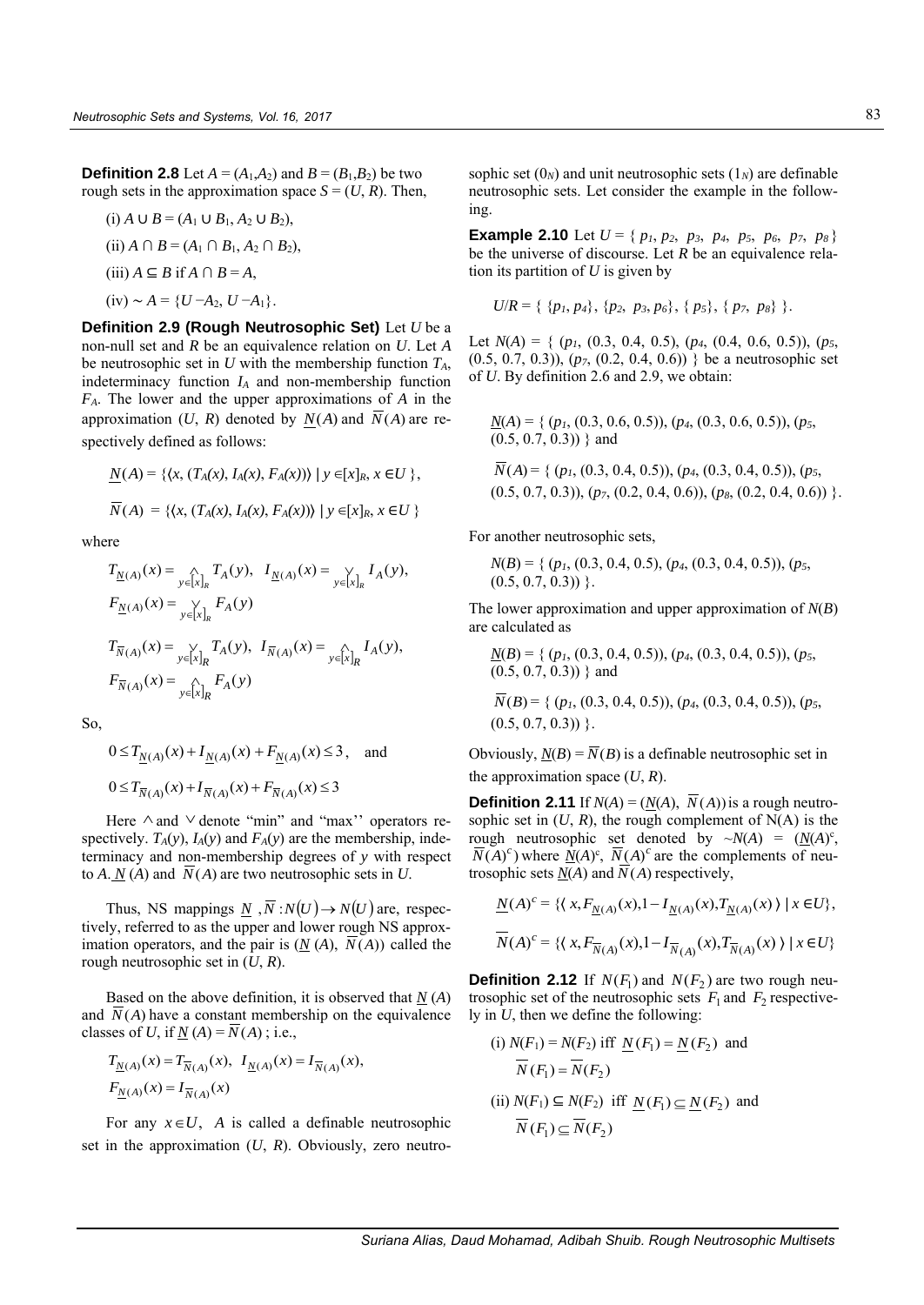(iii) 
$$
N(F_1) \cup N(F_2) = \langle \underline{N}(F_1) \cup \underline{N}(F_2), \overline{N}(F_1) \cup \overline{N}(F_2) \rangle
$$
  
\n(iv)  $N(F_1) \cap N(F_2) = \langle \underline{N}(F_1) \cap \underline{N}(F_2), \overline{N}(F_1) \cap \overline{N}(F_2) \rangle$   
\n(v)  $N(F_1) + N(F_2) = \langle \underline{N}(F_1) + \underline{N}(F_2), \overline{N}(F_1) + \overline{N}(F_2) \rangle$   
\n(vi)  $N(F_1) \cdot N(F_2) = \langle \underline{N}(F_1) \cdot \underline{N}(F_2), \overline{N}(F_1) \cdot \overline{N}(F_2) \rangle$ 

If *N*, *M*, *L* are rough neutrosophic set in  $(U, R)$ , then the results in the following proposition are straightforward from definitions.

#### **Proposition 2.13**.

- (i) ∼ *N* (~*N*) = *N*
- (ii)  $N \cup M = M \cup N$ ,  $N \cap M = M \cap N$
- (iii)  $(N \cup M) \cup L = N \cup (M \cup L)$ , and  $(N \cap M) \cap L = N \cap (M \cap L)$
- $(iv)$   $(N \cup M) \cap L = (N \cup M) \cap (N \cup L)$ , and

$$
(N \cap M) \cup L = (N \cap M) \cup (N \cap L)
$$

De Morgan's Laws are satisfied for rough neutrosophic sets:

#### **Proposition 2.14.**

(i) ~ (
$$
N(F_1)
$$
  $\cup$   $N(F_2)$  ) = ( $\sim N(F_1)$ )  $\cap$  ( $\sim N(F_2)$ )  
(ii) ~ ( $N(F_1)$   $\cap$   $N(F_2)$  ) = ( $\sim N(F_1)$ )  $\cup$  ( $\sim N(F_2)$ )

**Proposition 2.15.** If  $F_1$  and  $F_2$  are two neutrosophic sets in *U* such that  $F_1$  ⊆  $F_2$ , then  $N(F_1)$  ⊆  $N(F_2)$ 

(i) 
$$
N(F_1 \cup F_2) \supseteq N(F_1) \cup N(F_2)
$$
  
(ii)  $N(F_1 \cap F_2) \subseteq N(F_1) \cap N(F_2)$ 

#### **Proposition 2.16**.

(i) 
$$
N(F) = \sqrt{N}(\sim F)
$$

(ii) 
$$
N(\sim F) = \sim \underline{N}(\sim F)
$$

$$
(iii) \ \underline{N}(F) \subseteq N(F)
$$

# **3 Rough Neutrosophic Multisets**

Based on the equivalence relation on the universe of discourse, we introduce the lower and upper approximations of neutrosophic multisets [20] in a Pawlak's approximation space [3] and obtained a new notion called rough neutrosophic multisets (RNM). Its basic operations such as complement, union and intersection also discuss over them with the examples. Some of it is quoted from [15], [25],[20], [26].

**Definition 3.1** Let *U* be a non-null set and *R* be an equivalence relation on *U*. Let *A* be neutrosophic multisets in *U* with the truth membership sequence  $T_A^i$ , indeterminacy membership sequences  $I_A^i$  and falsity membership sequences  $F_A^i$ . The lower and the upper approximations of *A* in the approximation  $(U, R)$  denoted by  $Nm(A)$  and  $Nm(A)$  are respectively defined as follows:

$$
\underline{Nm}(A) = \{ \langle x, (T^i_{\underline{Nm}(A)}(x), I^i_{\underline{Nm}(A)}(x), F^i_{\underline{Nm}(A)}(x)) \rangle \mid
$$

$$
y \in [x]_R, x \in U \},
$$

$$
\overline{Nm}(A) = \{ \langle x, (T^i_{\overline{Nm}(A)}(x), I^i_{\overline{Nm}(A)}(x), F^i_{\overline{Nm}(A)}(x)) \rangle \mid
$$

$$
y \in [x]_R, x \in U \},
$$

where

$$
i = 1, 2, ..., p,
$$
  
\n
$$
T_{\underline{Nm}(A)}^{i}(x) = \bigcap_{y \in [x]_R} T_A^{i}(y),
$$
  
\n
$$
T_{\underline{Nm}(A)}^{i}(x) = \bigcup_{y \in [x]_R} T_A^{i}(y),
$$
  
\n
$$
F_{\underline{Nm}(A)}^{i}(x) = \bigcup_{y \in [x]_R} F_A^{i}(y),
$$
  
\n
$$
T_{\overline{Nm}(A)}^{i}(x) = \bigcup_{y \in [x]_R} T_A^{i}(y),
$$
  
\n
$$
T_{\overline{Nm}(A)}^{i}(x) = \bigcap_{y \in [x]_R} T_A^{i}(y),
$$
  
\n
$$
F_{\overline{Nm}(A)}^{i}(x) = \bigcap_{y \in [x]_R} F_A^{i}(y)
$$

such that,

$$
T_{\underline{Nm}(A)}^i(x), I_{\underline{Nm}(A)}^i(x), F_{\underline{Nm}(A)}^i(x) \in [0,1],
$$
  
\n
$$
T_{\overline{Nm}(A)}^i(x), I_{\overline{Nm}(A)}^i(x), F_{\overline{Nm}(A)}^i(x) \in [0,1],
$$
  
\n
$$
0 \le T_{\underline{Nm}(A)}^i(x) + I_{\underline{Nm}(A)}^i(x) + F_{\underline{Nm}(A)}^i(x) \le 3, \text{ and}
$$
  
\n
$$
0 \le T_{\overline{Nm}(A)}^i(x) + I_{\overline{Nm}(A)}^i(x) + F_{\overline{Nm}(A)}^i(x) \le 3
$$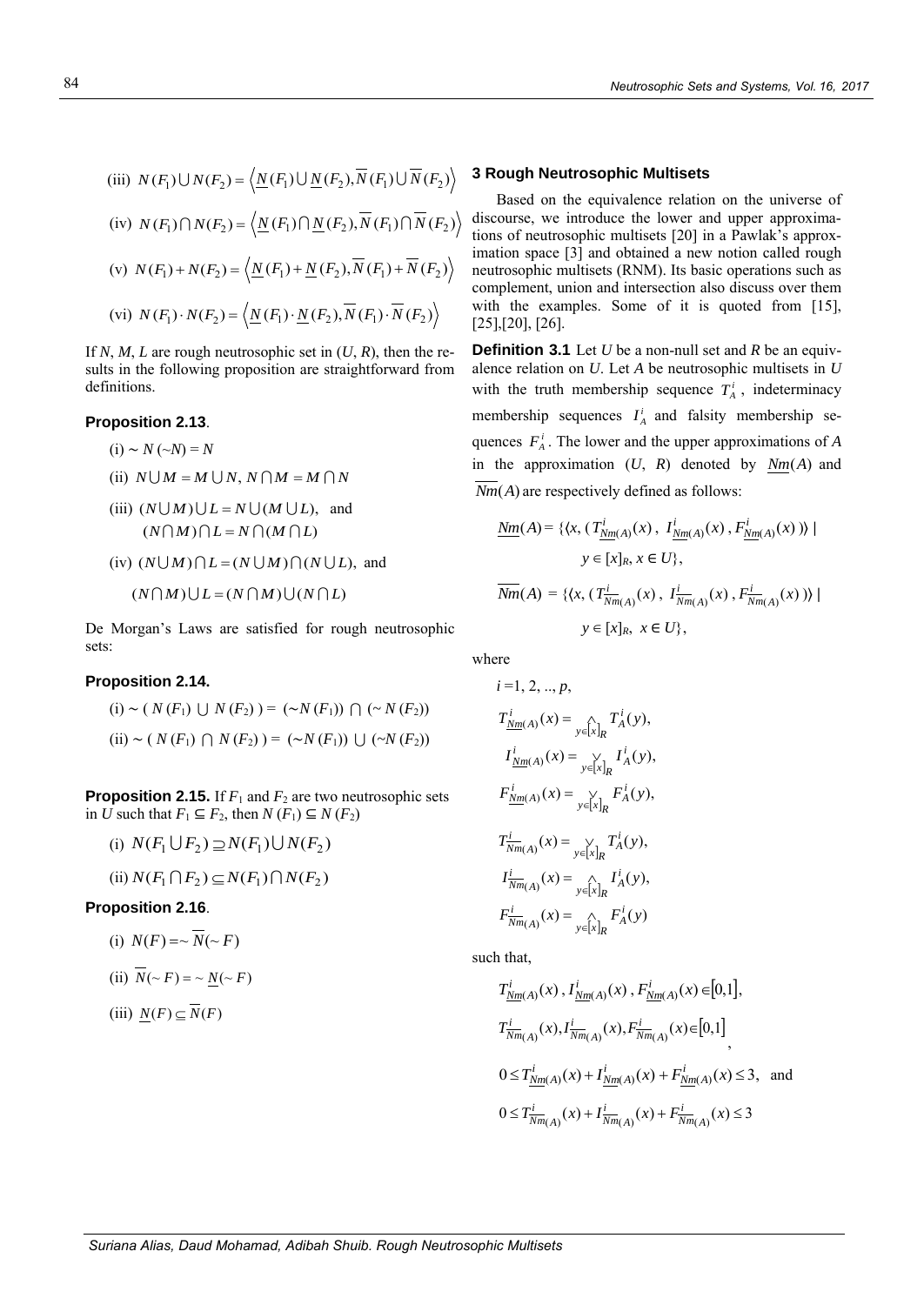Here  $\land$  and  $\lor$  denote "min" and "max" operators respectively.  $T_A^i(y)$ ,  $I_A^i(y)$  and  $F_A^i(y)$  are the membership sequences, indeterminacy sequences and non-membership sequences of *y* with respect to *A* and  $i = 1, 2, ..., p$ .

Since  $\frac{Nm(A)}{Am(A)}$  and  $Nm(A)$  are two neutrosophic multisets in *U*, thus neutrosophic multisets mappings  $\frac{\text{Nm}}{\text{Nm}}$ ,  $\frac{\text{Nm}}{\text{Nm}}$  :  $\frac{\text{Nm}}{\text{Nm}}$  :  $\frac{\text{Nm}}{\text{Nm}}$  :  $\frac{\text{Nm}}{\text{Nm}}$  :  $\frac{\text{Nm}}{\text{Nm}}$  :  $\frac{\text{Nm}}{\text{Nm}}$  :  $\frac{\text{Nm}}{\text{Nm}}$  :  $\frac{\text{Nm}}{\text{Nm}}$  :  $\frac{\text{Nm}}{\text{Nm}}$  :  $\frac{\text{Nm}}{\text{Nm}}$  :  $\frac{\text{Nm}}{\text{N$ the upper and lower rough neutrosophic multisets approximation operators, and the pair is (*Nm*(*A*), *Nm*(*A*)) called the rough neutrosophic multisets in (*U*, *R*).

From the above definition, we can see that *Nm*(*A*) and  $Nm(A)$  have constant membership on the equivalence classes of *U*, if  $\underline{Nm}(A) = \overline{Nm}(A)$ ; i.e.,

$$
T_{\underline{Nm}(A)}^i(x) = T_{\overline{Nm}(A)}^i(x),
$$
  
\n
$$
I_{\underline{Nm}(A)}^i(x) = I_{\overline{Nm}(A)}^i(x),
$$
  
\n
$$
F_{\underline{Nm}(A)}^i(x) = F_{\overline{Nm}(A)}^i(x).
$$

Let consider the following example.

**Example 3.2** Let  $U = \{ p_1, p_2, p_3, p_4, p_5, p_6, p_7, p_8 \}$  be the universe of discourse. Let  $R$  be an equivalence relation its partition of *U* is given by

 $U/R = \{\{p_1, p_4\}, \{p_2, p_3, p_6\}, \{p_5\}, \{p_7, p_8\}\}.$ 

Let  $Nm(A) = \{(\leq p_1, (0.8, 0.6, 0.5), (0.3, 0.2, 0.1), (0.4, 0.2,$ 0.1)>, <*p4*, (0.5, 0.4, 0.3), (0.4, 0.4, 0.3), (0.6, 0.3, 0.3)>), <*p5*, (0.2, 0.1, 0.0), (0.3, 0.2, 0.2), (0.8, 0.7, 0.7)>, <*p7*, (0.7, 0.6, 0.5), (0.3, 0.2, 0.1), (0.4, 0.3, 0.2) } be a neutrosophic multisets of *U*. By definition 3.1 we obtain:

*Nm*(*A*) = { $p_1, p_4, p_5$ }

={<*p1*, (0.5, 0.6, 0.5), (0.3, 0.4, 0.3), (0.4, 0.3, 0.3)>,  $\langle p_4, (0.5, 0.6, 0.5), (0.3, 0.4, 0.3), (0.4, 0.3, 0.3) \rangle$ ,  $\langle p_5,$  $(0.2, 0.1, 0.0), (0.3, 0.2, 0.2), (0.8, 0.7, 0.7)$  and

 $Nm(A) = \{p_1, p_4, p_5, p_7, p_8\}$ 

 $\{\langle p_1, (0.8, 0.4, 0.3), (0.4, 0.2, 0.1), (0.6, 0.2, 0.1)\rangle, \langle p_4, (0.4, 0.2, 0.1)\rangle\}$ (0.8, 0.4, 0.3), (0.4, 0.2, 0.1), (0.6, 0.2, 0.1)>, <*p5*, (0.2, 0.1, 0.0), (0.3, 0.2, 0.2), (0.8, 0.7, 0.7)>, <*p7*, (0.7, 0.6, 0.5), (0.3, 0.2, 0.1), (0.4, 0.3, 0.2)>, <*p8*, (0.7, 0.6, 0.5),  $(0.3, 0.2, 0.1), (0.4, 0.3, 0.2)$ .

For another neutrosophic multisets

 $Nm(B) = \{ \leq p_1, (0.8, 0.6, 0.5), (0.3, 0.2, 0.1), (0.4, 0.2,$ 0.1)>, <*p4*, (0.5, 0.4, 0.3), (0.4, 0.4, 0.3), (0.6, 0.3, 0.3)>, <*p5*, (0.2, 0.1, 0.0), (0.3, 0.2, 0.2), (0.8, 0.7, 0.7)>}.

The lower approximation and upper approximation of *Nm*(*B*) are calculated as

*Nm*(*B*) = { $p_1, p_4, p_5$ }

={<*p1*, (0.5, 0.6, 0.5), (0.3, 0.4, 0.3), (0.4, 0.3, 0.3)>, <*p4*, (0.5, 0.6, 0.5), (0.3, 0.4, 0.3), (0.4, 0.3, 0.3)>, <*p5*,  $(0.2, 0.1, 0.0), (0.3, 0.2, 0.2), (0.8, 0.7, 0.7)$  and

 $Nm(B) = \{p_1, p_4, p_5\}$ 

 $=\{ \leq p_1, (0.5, 0.6, 0.5), (0.3, 0.4, 0.3), (0.4, 0.3, 0.3) \}$  $\langle p_4, (0.5, 0.6, 0.5), (0.3, 0.4, 0.3), (0.4, 0.3, 0.3) \rangle, \langle p_5,$  $(0.2, 0.1, 0.0), (0.3, 0.2, 0.2), (0.8, 0.7, 0.7)$ 

Obviously,  $\underline{Nm}(B) = Nm(B)$  is a definable neutrosophic multisets in the approximation space (*U*, *R*).

**Definition 3.3** Let  $Nm(A) = (Nm(A),Nm(A))$  be a rough neutrosophic multisets in (*U*, *R*). The rough complement of  $Nm(A)$  is denoted by  $\sim Nm(A) = (Nm(A)^c, \overline{Nm}(A)^c)$  where  $Nm(A)^c$  and  $\overline{Nm}(A)^c$  are the complements of neutrosophic multisets of  $\text{Nm}(A)$  and  $\text{Nm}(A)$  respectively,

$$
\underline{Nm}(A)^c = \{ \langle x, (F^i_{\underline{Nm}(A)}(x), 1 - I^i_{\underline{Nm}(A)}(x), T^i_{\underline{Nm}(A)}(x)) \rangle \mid x \in U \},\
$$
\n
$$
\overline{Nm}(A)^c = \{ \langle x, (F^i_{\overline{Nm}(A)}(x), 1 - I^i_{\overline{Nm}(A)}(x), T^i_{\overline{Nm}(A)}(x)) \rangle \mid x \in U \}
$$

where  $i = 1, 2, ..., p$ .

**Example 3.4** Consider RNM,  $Nm(A)$  in the set  $X = \{x_1, x_2,$  $x_3, x_4, x_5, x_6, x_7$ ,  $y \in [x]_R$  is equivalence relation and  $i = 1$ , 2, 3.

Let  $Nm(A) = \{ (x_1, (0.6, 0.4, 0.4), (0.7, 0.3, 0.4), (0.8, 0.4), (0.7, 0.3, 0.4) \}$ 0.4, 0.5),  $(0.7, 0.6, 0.5)$ ],  $[(0.4, 0.3, 0.5), (0.3, 0.2, 0.7)]$   $\rangle$ , ⟨ *x*2, [(0.4, 0.3, 0.3), (0.5, 0.3, 0.4)], [(0.2, 0.4, 0.4), (0.3, 0.3, 0.5)], [(0.7, 0.8, 0.4), (0.7, 0.1, 0.5)]⟩, ⟨ *x*4, [(0.2, 0.5, 0.7), (0.7, 0.8, 0.0)], [(1.0, 1.0, 0.0), (0.9, 0.2, 0.5)], [(0.1,  $(0.5, 0.3), (0.2, 0.8, 0.5)$ 

Then the complement of *Nm*(*A*) is defined as  $\sim Nm(A) = (\underline{Nm}(A)^c, \overline{Nm}(A)^c) =$ 

> $\{(x_1, \, (0.4, \, 0.6, \, 0.6), \, (0.4, \, 0.7, \, 0.7), \, (0.5, \, 0.6, \, 0.8),\}$ (0.5, 0.4, 0.7)], [(0.5, 0.7, 0.4), (0.7, 0.8, 0.3)] ⟩, ⟨ *x*2,  $[(0.3, 0.7, 0.4), (0.4, 0.7, 0.5)], [(0.4, 0.6, 0.2), (0.5,$ 0.7, 0.3)], [(0.4, 0.2, 0.7), (0.5, 0.9, 0.7)]⟩, ⟨ *x*4, [(0.7, 0.5, 0.2), (0.0, 0.2, 0.7)], [(0.0, 0.0, 1.0), (0.5, 0.8, 0.9)],  $[(0.3, 0.5, 0.1), (0.5, 0.2, 0.2)]$ }.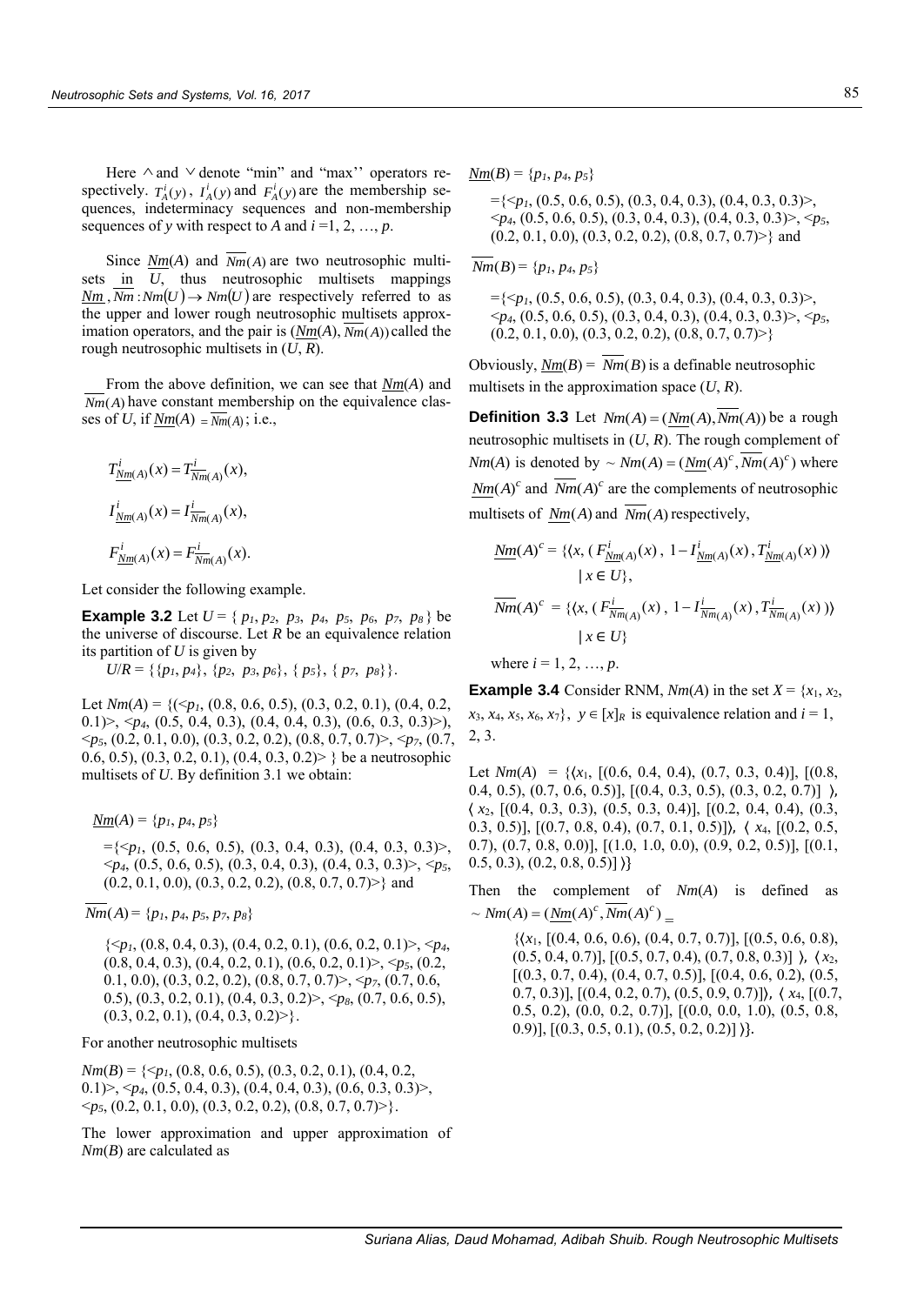**Definition 3.5** Let  $Nm(A)$  and  $Nm(B)$  are RNM respectively in *U*, then the following definitions hold:

- (i)  $Nm(A) = Nm(B)$  iff  $\underline{Nm}(A) = \underline{Nm}(B)$  and  $\overline{Nm}(A) = \overline{Nm}(B)$
- (ii) *Nm*(*A*) ⊆ *Nm*(*B*) iff  $\underline{Nm}(A) \subseteq \underline{Nm}(B)$  and  $Nm(A) \subset Nm(B)$
- $(iii)$   $Nm(A)$   $\cup$   $Nm(B)$  =

$$
\langle \underline{Nm}(A) \cup \underline{Nm}(B), \overline{Nm}(A) \cup \overline{Nm}(B) \rangle
$$

 $(iv)$   $Nm(A) \cap Nm(B) =$ 

$$
\langle Nm(A) \cap Nm(B), \overline{Nm}(A) \cap \overline{Nm}(B) \rangle
$$

(v)  $Nm(A) + Nm(B) =$ 

$$
\langle Nm(A) + Nm(B), \overline{Nm}(A) + \overline{Nm}(B) \rangle
$$

 $(vi)$   $Nm(A) \cdot Nm(B) =$ 

$$
\langle \underline{\textit{Nm}}(A)\cdot \underline{\textit{Nm}}(B),\overline{\textit{Nm}}(A)\cdot \overline{\textit{Nm}}(B)\rangle
$$

**Example 3.6** Consider *Nm*(*A*) in Example 3.4 and *Nm*(*B*) are two RNM.

*Nm*(*B*) = { $(x_1, (0.6, 0.1, 0.2), (0.3, 0.3, 0.3)$ ],  $[(0.7, 0.2, 0.3, 0.3)]$ 0.5), (0.8, 0.6, 0.5)], [(0.7, 0.3, 0.5), (1.0, 0.2, 0.7)] ⟩, ⟨ *x*2, [(0.4, 0.4, 0.7), (0.6, 0.5, 0.6)], [(0.3, 0.4, 0.4), (0.6, 0.2, 0.5)], [(0.7, 0.8, 0.4), (0.6, 0.1, 0.5)]⟩, ⟨ *x*3,  $[(0.3, 0.4, 0.5), (0.6, 0.4, 0.0)], [(1.0, 1.0, 0.0), (0.7,$ 0.2, 0.5)], [(0.1, 0.5, 0.3), (0.2, 0.8, 0.5)] ⟩, ⟨ *x*4, [(0.4, 0.5, 0.6), (0.7, 0.8, 0.2)], [(1.0, 1.0, 0.0), (0.9, 0.2, 0.1)],  $[(0.6, 0.5, 0.3), (0.2, 0.2, 0.7)]$ }

Then, we have

(i) *Nm*(*A*) ⊆ *Nm*(*B*)

 $(iii)$   $Nm(A)$   $\cup$   $Nm(B)$ 

 $= \{ (x_1, \, (0.6, \, 0.1, \, 0.2), \, (0.7, \, 0.3, \, 0.3) \}, \, (0.8, \, 0.2, \, 0.3) \}$ 0.5),  $(0.7, 0.6, 0.5)$ ],  $[(0.7, 0.3, 0.5), (1.0, 0.2, 0.7)]$   $\rangle$ , ⟨ *x*2, [(0.4, 0.3, 0.3), (0.6, 0.3, 0.4)], [(0.3, 0.4, 0.4), (0.6, 0.2, 0.5)], [(0.7, 0.8, 0.4), (0.7, 0.1, 0.5)]⟩, ⟨ *x*3,  $[(0.3, 0.4, 0.5), (0.6, 0.4, 0.0)], [(1.0, 1.0, 0.0), (0.7,$ 0.2, 0.5)], [(0.1, 0.5, 0.3), (0.2, 0.8, 0.5)]⟩, ⟨*x*4, [(0.4, 0.5, 0.6), (0.7, 0.8, 0.0)], [(1.0, 1.0, 0.0), (0.9, 0.2, 0.1)],  $[(0.6, 0.5, 0.3), (0.2, 0.2, 0.5)]$  }}.

 $(iii)$   $Nm(A) \cap Nm(B)$ 

 $= \{ (x_1, \, (0.6, \, 0.4, \, 0.4), \, (0.3, \, 0.3, \, 0.4), \, (0.7, \, 0.4, \, 0.4, \, 0.4, \, 0.4, \, 0.4, \, 0.4, \, 0.4, \, 0.4, \, 0.4, \, 0.4, \, 0.4, \, 0.4, \, 0.4, \, 0.4, \, 0.4, \, 0.4, \, 0.4, \, 0.4, \, 0.4, \, 0.4, \, 0.4, \, 0.4, \, 0.4, \,$ 0.5), (0.7, 0.6, 0.5)], [(0.4, 0.3, 0.5), (0.3, 0.2, 0.7)]⟩, ⟨ *x*2, [(0.4, 0.4, 0.7), (0.5, 0.5, 0.6)], [(0.2, 0.4, 0.4), (0.3, 0.3, 0.5)], [(0.7, 0.8, 0.4), (0.6, 0.1, 0.5)]⟩, ⟨*x*3,  $[(0.3, 0.4, 0.5), (0.6, 0.4, 0.0)], [(1.0, 1.0, 0.0), (0.7,$ 0.2, 0.5)], [(0.1, 0.5, 0.3), (0.2, 0.8, 0.5)]⟩, ⟨*x*4, [(0.2, 0.5, 0.7), (0.7, 0.8, 0.2)], [(1.0, 1.0, 0.0), (0.9, 0.2, 0.5)],  $[(0.1, 0.5, 0.3), (0.2, 0.8, 0.7)]$ }}.

**Proposition 3.7** If *Nm*, *Mm*, *Lm* are the RNM in (*U*, *R*), then the following propositions are stated from definitions.

$$
(i) \sim (\sim Nm) = Nm
$$

- $(i)$   $Nm\cup Mm = Mm\cup Nm$ ,  $Nm\cap Mm = Mm\cap Nm$
- (iii)  $(Nm \cup Mm) \cup Lm = Nm \cup (Mm \cup Lm)$ , and  $(Nm \cap Mm) \cap Lm = Nm \cap (Mm \cap Lm)$
- $(iv)(Nm\cup Mm)\bigcap Lm = (Nm\cup Mm)\bigcap (Nm\cup Lm)$ , and

 $(Nm \cap Mm) \cup Lm = (Nm \cap Mm) \cup (Nm \cap Lm)$ 

#### **Proof (i):**

$$
\sim (\sim Nm(A)) = \sim (\sim (\underline{Nm}(A), Nm(A)))
$$
  
=\sim (\underline{Nm}(A)^c, \overline{Nm}(A)^c)  
= (\underline{Nm}(A), \overline{Nm}(A))  
= Nm(A)

**Proof (ii – iv) :** The proofs is straightforward from definition.

**Proposition 3.8** De Morgan's Law are satisfied for rough neutrosophic multisets:

(i) ~ 
$$
(Nm(A) \cup Nm(B)) = (\sim Nm(A)) \cap (\sim Nm(B))
$$
  
(ii)~  $(Nm(A) \cap Nm(B)) = (\sim Nm(A)) \cup (\sim Nm(B))$ 

**Proof (i):**

$$
(Nm(A) \cup Nm(B))
$$
  
= ~ { { $Nm(A) \cup Nm(B) }$  }, {  $Nm(A) \cup Nm(B) }$  }  
= ~ { $Nm(A) \cup Nm(B) }$  }, ~ {  $Nm(A) \cup Nm(B) }$  }  
= ({  $Nm(A) \cup Nm(B) }$  }, ~ {  $Nm(A) \cup Nm(B) }$  }  
= ~ { $Nm(A) \cap Nm(B) }$  }, ~ {  $Nm(A) \cap Nm(B) }$  }  
= ~ { $Nm(A) \cap Nm(B) }$  }, ~ {  $Nm(A) \cap Nm(B) }$  }

**Proof (ii):** Similar to the proof of (i).

**Proposition 3.9.** If *A* and *B* are two neutrosophic multisets in *U* such that  $A \subseteq B$ , then  $Nm(A) \subseteq Nm(B)$ 

- $\text{(i)}$   $Nm(A \cup B) \supseteq Nm(A) \cup Nm(B)$
- $\text{(ii)}$   $Nm(A \cap B) \subseteq Nm(A) \cap Nm(B)$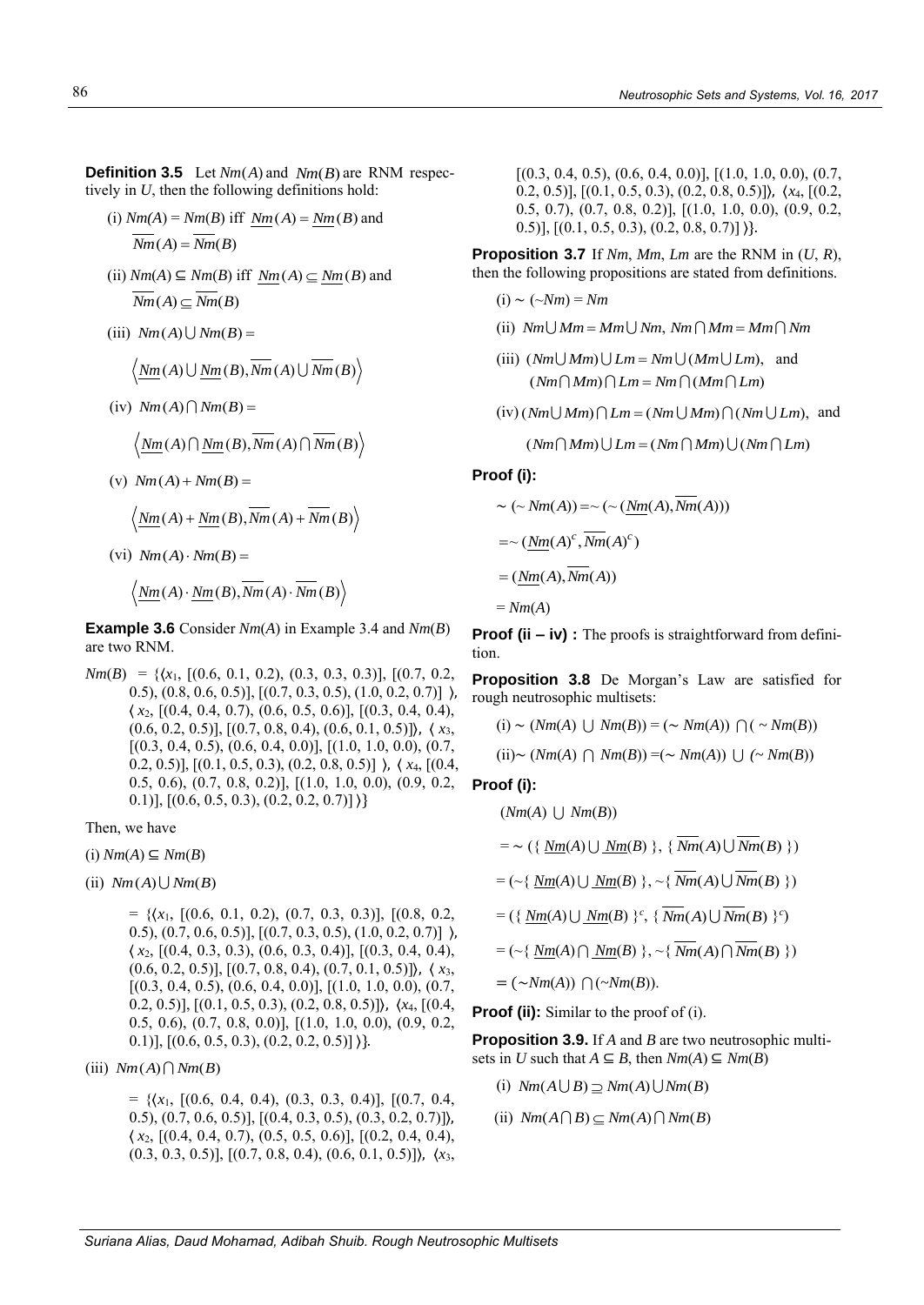#### **Proof (i):**

$$
T_{\underline{Nm}(A \cup B)}^{i}(x) = \inf \{T_{Nm(A \cup B)}^{i}(x) | x \in X\}
$$
  
\n
$$
= \inf (\max \{T_{Nm(A)}^{i}(x), T_{Nm(B)}^{i}(x) | x \in X\})
$$
  
\n
$$
= \max \{\inf \{T_{Nm(A)}^{i}(x) | x \in X\}, \inf \{T_{Nm(B)}^{i}(x) | x \in X\}\}
$$
  
\n
$$
= \max \{(T_{\underline{Nm}(A)}^{i}(x), T_{\underline{Nm}(B)}^{i}(x)) | x \in X\}
$$
  
\n
$$
= (T_{\underline{Nm}(A)}^{i} \cup T_{\underline{Nm}(B)}^{i})(x)
$$

Similarly,

$$
I_{\underline{Nm}(A\cup B)}^i(x) \leq (I_{\underline{Nm}(A)}^i \cup I_{\underline{Nm}(B)}^i)(x),
$$

$$
F_{Nm(A\cup B)}^i(x) \leq (F_{Nm(A)}^i \cup F_{Nm(B)}^i)(x)
$$

Thus,  $\underline{Nm}(A \cup B) \supseteq \underline{Nm}(A) \cup \underline{Nm}(B)$ 

Hence,

 $Nm(A \cup B) \supseteq Nm(A) \cup Nm(B)$ 

**Proof (ii):** Similar to the proof of (i).

### **Proposition 3.10.**

(i) 
$$
\underline{Nm}(A) = \sim Nm(\sim A)
$$
  
\n(ii)  $\overline{Nm}(A) = \sim \underline{Nm}(\sim A)$   
\n(iii)  $\underline{Nm}(A) \subseteq \overline{Nm}(A)$ 

**Proof (i):** According to Definition 3.1, we can obtain

$$
A = \{ \langle x, (T_A^i(x), I_A^i(x), F_A^i(x)) \rangle \mid x \in X \}
$$
  
\n
$$
\sim A = \{ \langle x, (F_A^i(x), I - I_A^i(x), T_A^i(x)) \rangle \mid x \in X \}
$$
  
\n
$$
\overline{Nm}(\sim A) = \{ \langle x, (F_{Nm(\sim A)}^i(x), I - I_{Nm(\sim A)}^i(x),
$$
  
\n
$$
T_{Nm(\sim A)}^i(x)) \rangle \mid y \in [x]_R, x \in U \}
$$
  
\n
$$
\sim \overline{Nm}(\sim A) = \{ \langle x, (T_{Nm(\sim A)}^i(x), I - (1 - I_{Nm(\sim A)}^i(x)),
$$
  
\n
$$
F_{Nm(\sim A)}^i(x)) \rangle \mid y \in [x]_R, x \in U \}
$$
  
\n
$$
= \{ \langle x, (T_{Nm(\sim A)}^i(x), I_{Nm(\sim A)}^i(x),
$$

$$
F^i_{\overline{Nm}(-A)}(x) \rvert y \in [x]_R, x \in U
$$

where

$$
T_{Nm(\sim A)}^i(x) = \bigwedge_{y \in [x]_R} T_A^i(y),
$$
  
\n
$$
I_{Nm(\sim A)}^i(x) = \bigvee_{y \in [x]_R} I_A^i(y),
$$
  
\n
$$
F_{Nm(\sim A)}^i(x) = \bigvee_{y \in [x]_R} F_A^i(y),
$$

Hence  $Nm(A) = \sim \overline{Nm}(\sim A)$ .

**Proof (ii):** Similar to the proof of (i).

**Proof (iii):** For any  $y \in Nm(A)$ , we can have

$$
T_{\underline{Nm}(A)}^i(x) = \bigcap_{y \in [x]_R} T_A^i(y) \le \bigvee_{y \in [x]_R} T_A^i(y),
$$
  

$$
I_{\underline{Nm}(A)}^i(x) = \bigvee_{y \in [x]_R} I_A^i(y) \ge \bigvee_{y \in [x]_R} I_A^i(y), \text{ and}
$$
  

$$
F_{\underline{Nm}(A)}^i(x) = \bigvee_{y \in [x]_R} F_A^i(y) \ge \bigwedge_{y \in [x]_R} F_A^i(y)
$$

Hence  $Nm(A) \subseteq Nm(A)$ .

#### **Conclusion**

This paper firstly defined the rough neutrosophic multisets (RNM) theory and their properties and operations were studied. The RNM are the extension of rough neutrosophic sets [15]. The future work will cover the others operation in rough set, neutrosophic multisets and rough neutrosophic set that is suitable for RNM theory such as the notion of inverse, symmetry, and relation.

#### **References**

- [1] L. A. Zadeh, "Fuzzy sets," *Inf. Control*, vol. 8(3) (1965), pp. 338–353.
- [2] K. T. Atanassov, "Intuitionistic Fuzzy Set," *Fuzzy Sets and Systems*, vol. 20 (1986), pp. 87–96.
- [3] Z. Pawlak, "Rough sets," *Int. J. Comput. Inf. Sci.*, vol. 11(5) (1982), pp. 341–356.
- [4] P. K. Maji, R. Biswas, and A. R. Roy, "Soft set theory," *Comput. Math. with Appl.*, vol. 45(4-5) (2003), pp. 555– 562.
- [5] A. Mukherjee, Generalized Rough Sets: Hybrid Structure and Applications. Springer, India, 2015.
- [6] Lirong Jian, S. Liu, and Y. Lin, Hybrid Rough Sets and Applications in Uncertain Decision-Making. CRC Press, Taylor & Francis Group, New York, 2011.
- [7] F. Smarandache, "A Unifying Field in Logics: Neutrosophic Logic, Neutrosophy, Neutrosophic Set, Neutrosophic Probability and Statistic," American Research Press, 4th Edition, 2005.